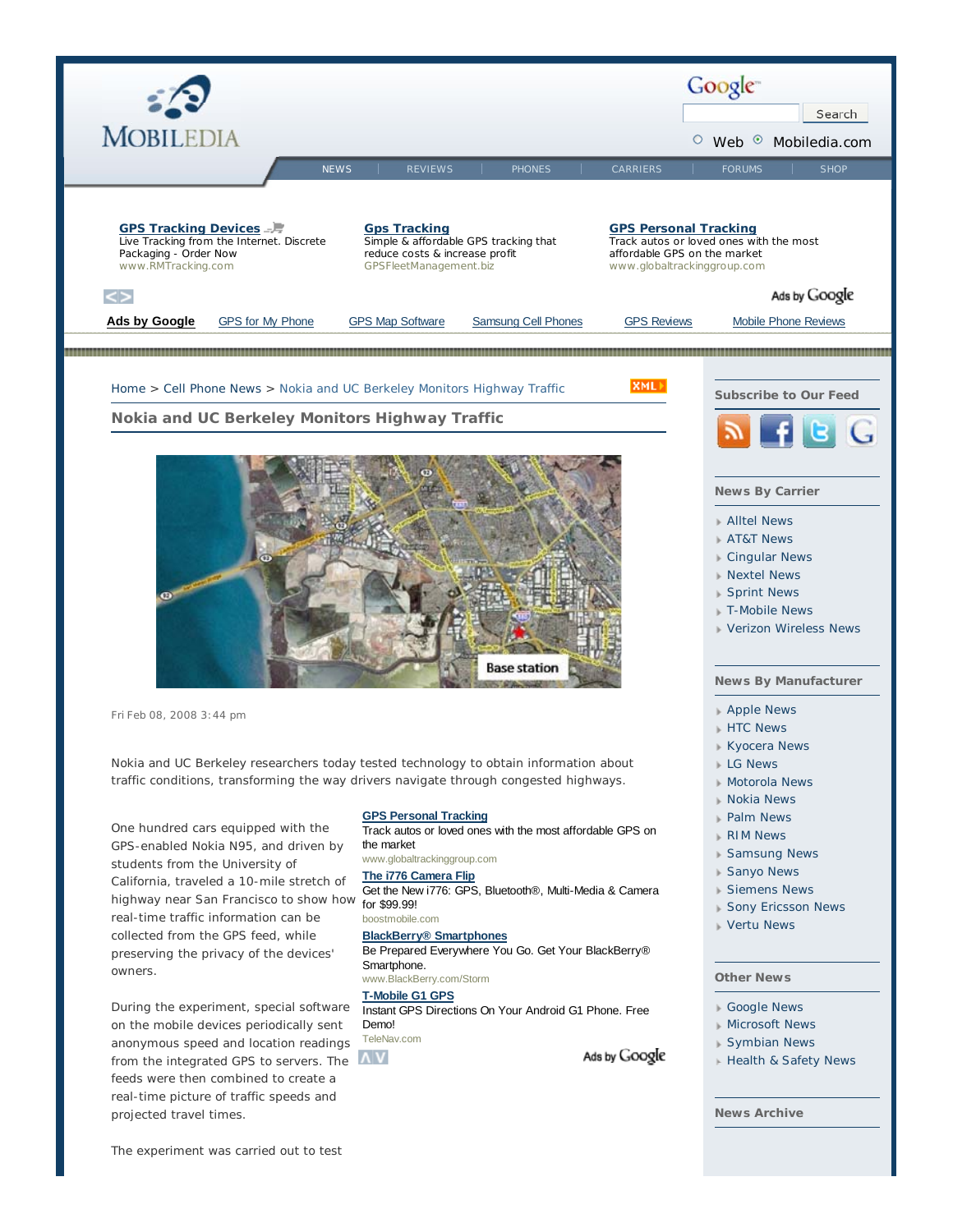the traffic data collection and aggregation system, while studying the trade-offs between data accuracy, personal privacy, and data collection costs. The software aggregating the GPS feeds immediately disassociates that data from an individual device and combines it with the general stream of traffic data. To protect privacy, all data is anonymous and aggregated, and protected by banking-grade encryption.



**Nokia N95**



View Specs

"Mobile device users control the service.

If an individual does not want their device to transmit position data they turn off the feed from their GPS," stated Quinn Jacobson, Research Leader at Nokia Research Center, Palo Alto.

"There are mobile device-based systems out there that can collect data in a variety of ways, such as measuring signal strength from towers and triangulating position, but to our knowledge, this is the first demonstration of this scale using GPS-enabled mobile devices to provide traffic related data such as travel times, and with a deliberate focus on critical deployment factors like bandwidth costs and personal privacy issues," said Director Thomas West, director, UC Berkeley's California Center for Innovative Transportation.

The researchers believe that fewer than 5% of drivers need to contribute location data for the system to be effective on any particular highway.

The project brings together research teams from the Nokia Research Center (NRC) in Palo Alto and from UC Berkeley, interacting through UC Berkeley's California Center for Innovative Transportation (CCIT). These teams are developing the algorithms, software and architecture of this GPS-based traffic monitoring system.

For more details about this experiment read the overview.

- Nokia N95 Specs

**News Feed** | Add to: Facebook | Twitter | Bloglines | Google

## **Reader Comments (0)**

Post a comment and discuss this story with other readers.

sh postreply

**Related News Articles**

| 009        |           |
|------------|-----------|
| Apr        |           |
| Mar        |           |
| Feb        |           |
| Jan        |           |
| 800        |           |
| <b>Dec</b> | Jun       |
| Nov        | May       |
| Oct        | i.<br>Apr |
| Sep        | þ.<br>Mar |
| Aug        | k<br>Feb  |
| Jul        | k<br>Jan  |
| 007        |           |
| Dec        | Jun       |
| Nov        | May       |
| Oct        | Apr       |
| Sep        | Mar       |
| Aug        | Feb       |
| Jul        | Jan       |
| 006        |           |
| Dec        | Jun       |
| Nov        | May       |
| Oct        | Apr       |
| Sep        | Mar       |
| Aug        | Feb       |
| Jul        | ŀ<br>Jan  |
| 005        |           |
| Dec        | Jun       |
| Nov        | May       |
| Oct        | Apr       |
| Sep        | Mar       |
| Aug        | Feb       |
| Jul        | ł<br>Jan  |

**2009**

**2008**

 $\mathbf{r}$ 

**2007**

**2006**

ł. þ.

**2005**

 $\overline{a}$